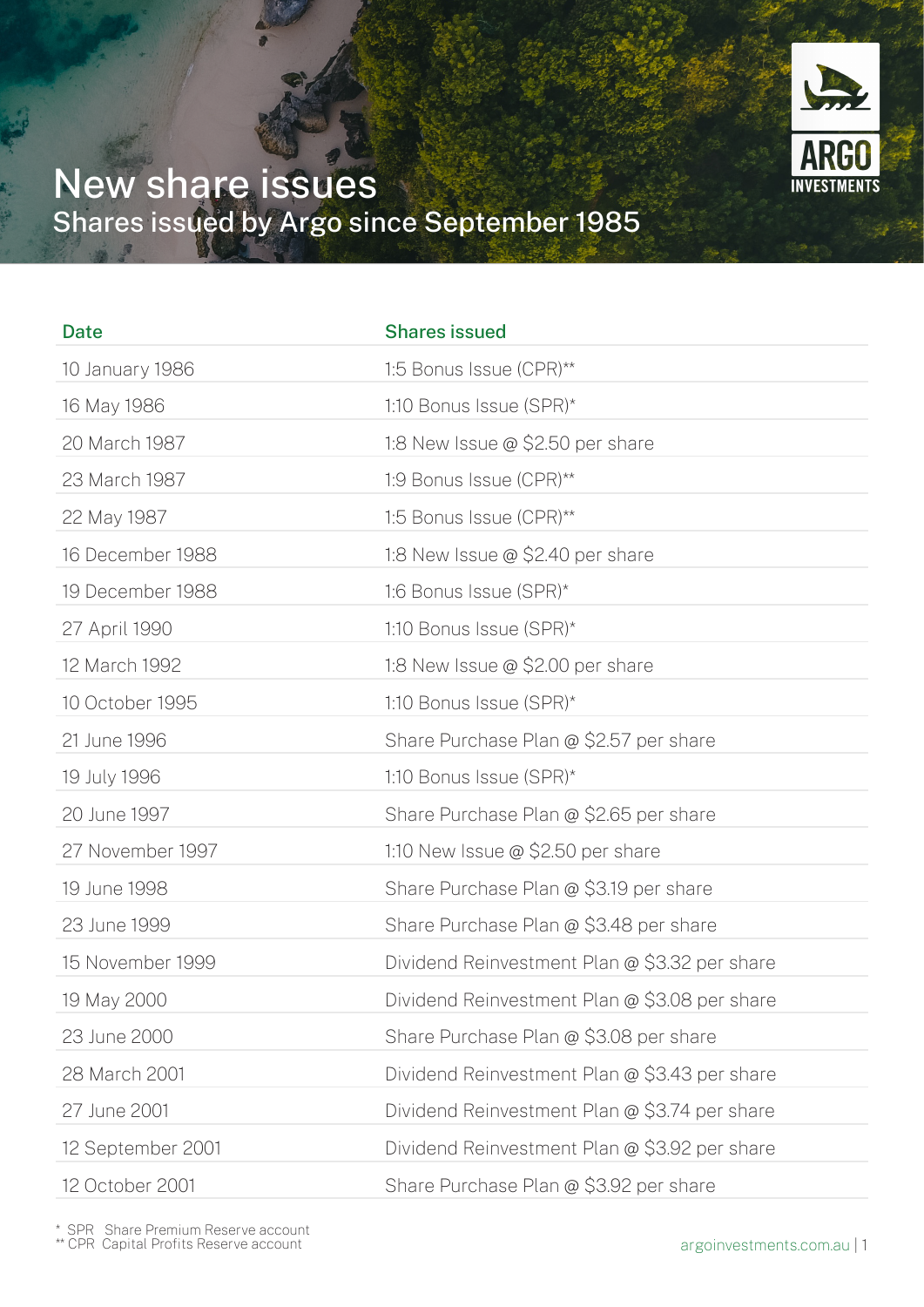

| 15 March 2002     | Dividend Reinvestment Plan @ \$4.27 per share                                                     |
|-------------------|---------------------------------------------------------------------------------------------------|
| 18 April 2002     | 1:10 New Issue $\omega$ \$3.95 per share                                                          |
| 13 September 2002 | Dividend Reinvestment Plan @ \$4.35 per share                                                     |
| 15 October 2002   | Share Purchase Plan @ \$4.35 per share                                                            |
| 14 March 2003     | Dividend Reinvestment Plan @ \$4.00 per share                                                     |
| 16 April 2003     | Share Purchase Plan @ \$4.00 per share                                                            |
| 12 September 2003 | Dividend Reinvestment Plan @ \$4.78 per share                                                     |
| 20 October 2003   | Share Purchase Plan @ \$4.78 per share                                                            |
| 12 March 2004     | Dividend Reinvestment Plan @ \$4.76 per share                                                     |
| 16 April 2004     | 1:10 New Issue $\omega$ \$4.40 per share                                                          |
| 16 April 2004     | Additional Share Issue @ \$4.40 per share<br>(subject to scale back to a maximum of 1,000 shares) |
|                   |                                                                                                   |
| 8 September 2004  | Dividend Reinvestment Plan @ \$4.75 per share                                                     |
| 18 October 2004   | Share Purchase Plan @ \$4.75 per share                                                            |
| 11 March 2005     | Dividend Reinvestment Plan @ \$5.43 per share                                                     |
| 18 April 2005     | Share Purchase Plan @ \$5.43 per share                                                            |
| 8 September 2005  | Dividend Reinvestment Plan @ \$5.79 per share                                                     |
| 19 October 2005   | Share Purchase Plan @ \$5.79 per share                                                            |
| 10 March 2006     | Dividend Reinvestment Plan @ \$6.71 per share                                                     |
| 20 April 2006     | Share Purchase Plan @ \$6.71 per share                                                            |
| 8 September 2006  | Dividend Reinvestment Plan @ \$6.95 per share                                                     |
| 17 October 2006   | Share Purchase Plan @ \$6.95 per share                                                            |
| 9 March 2007      | Dividend Reinvestment Plan @ \$7.92 per share                                                     |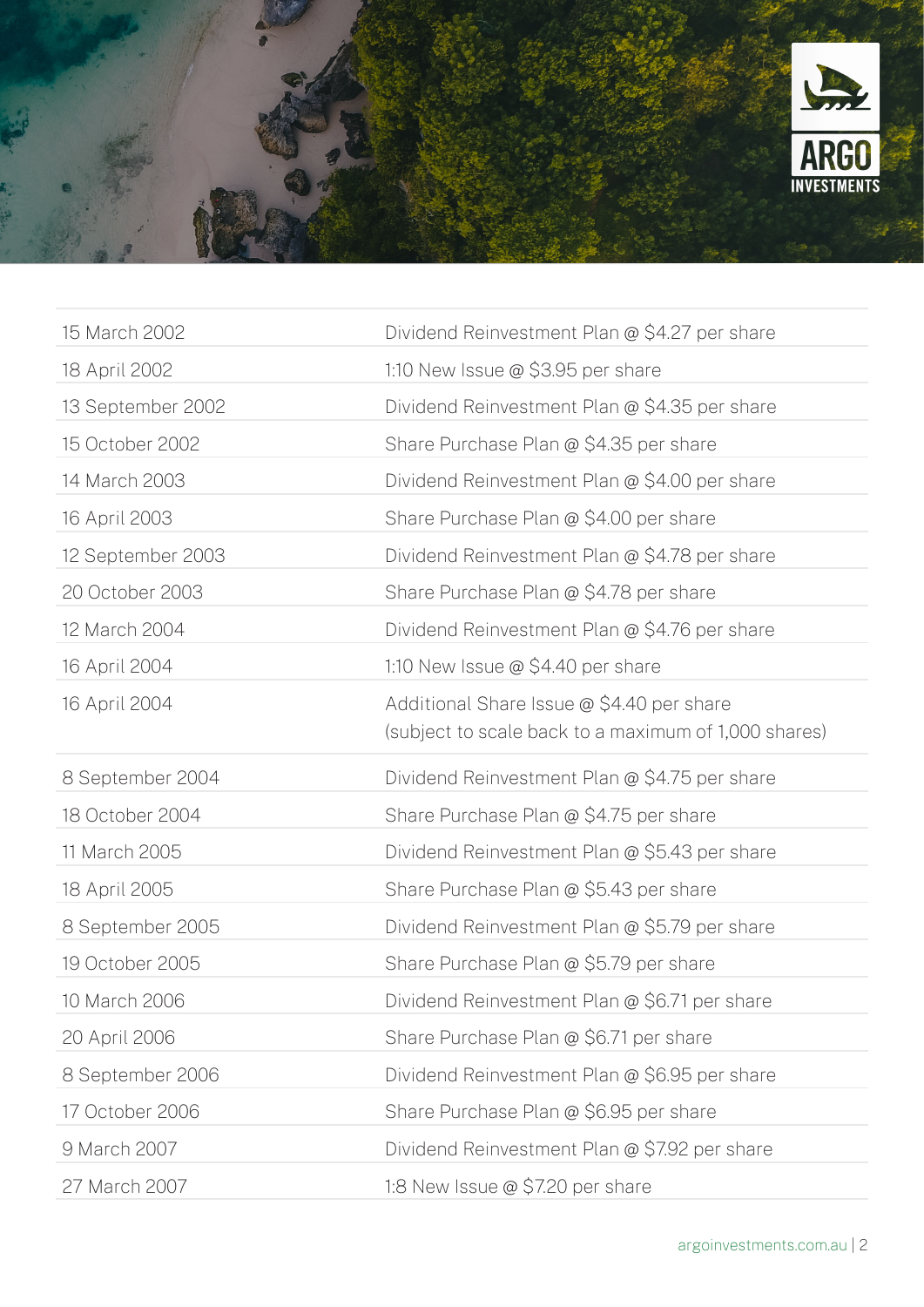

| 27 March 2007    | Additional share issue @ \$7.20 per share (no scale back) |
|------------------|-----------------------------------------------------------|
| 5 September 2007 | Dividend Reinvestment Plan @ \$7.62 per share             |
| 9 October 2007   | Share Purchase Plan @ \$7.62 per share                    |
| 4 March 2008     | Dividend Reinvestment Plan @ \$7.39 per share             |
| 8 April 2008     | Share Purchase Plan @ \$7.39 per share                    |
| 5 September 2008 | Dividend Reinvestment Plan @ \$6.69 per share             |
| 10 October 2008  | Share Purchase Plan @ \$6.69 per share                    |
| 4 March 2009     | Dividend Reinvestment Plan @ \$5.12 per share             |
| 6 April 2009     | Share Purchase Plan @ \$5.12 per share                    |
| 4 September 2009 | Dividend Reinvestment Plan @ \$6.34 per share             |
| 3 March 2010     | Dividend Reinvestment Plan @ \$6.31 per share             |
| 14 April 2010    | Share Purchase Plan @ \$6.31 per share                    |
| 3 September 2010 | Dividend Reinvestment Plan @ \$5.71 per share             |
| 7 March 2011     | Dividend Reinvestment Plan @ \$6.21 per share             |
| 15 April 2011    | Share Purchase Plan @ \$6.10 per share                    |
| 7 September 2011 | Dividend Reinvestment Plan @ \$5.10 per share             |
| 7 March 2012     | Dividend Reinvestment Plan @ \$5.27 per share             |
| 5 September 2012 | Dividend Reinvestment Plan @ \$5.36 per share             |
| 4 March 2013     | Dividend Reinvestment Plan @ \$6.48 per share             |
| 9 April 2013     | Share Purchase Plan @ \$6.48 per share                    |
| 4 September 2013 | Dividend Reinvestment Plan @ \$6.63 per share             |
| 5 March 2014     | Dividend Reinvestment Plan @ \$7.16 per share             |
| 8 April 2014     | Share Purchase Plan @ \$7.16 per share                    |
| 3 September 2014 | Dividend Reinvestment Plan @ \$7.79 per share             |